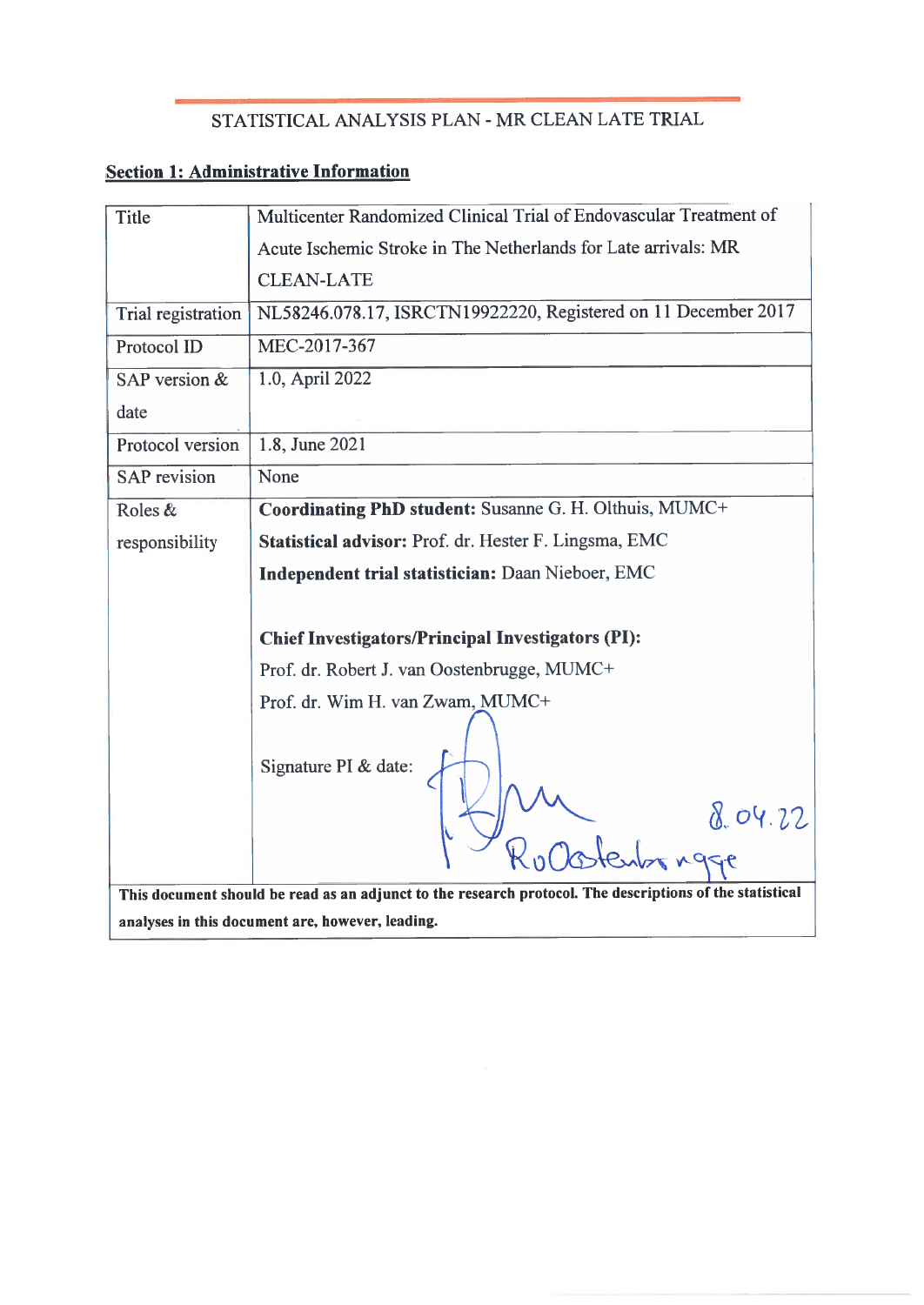## **Section 2: Introduction**

### **Background and rationale:**

For the background and rationale of the MR CLEAN LATE trial see the research protocol(1).

## **Research questions / Objectives:**

The primary objective of this trial is to assess the effect of EVT with best medical treatment compared with best medical treatment alone on functional outcome in patients with AIS, caused by an intracranial large vessel occlusion of the anterior circulation and at least some collateral flow (poor to good collaterals), who can be treated between 6 and 24 hours (LATE-EVT) after symptom onset or last seen well.

The secondary objectives are to assess whether LATE-EVT compared with best medical treatment alone has a beneficial effect on neurological recovery (NIHSS), recanalization at 24h, infarct size the occurrence of (symptomatic) intracerebral hemorrhage (ICH), and 90-day mortality.

# **Status of the trial:**

As of this writing, 18 centers in the Netherlands have included 502 patients for the MR CLEAN LATE trial. The final inclusion  $(500<sup>th</sup>$  patient with registered consent) was on 27-01-2022, the last follow-up will be around the beginning of May 2022, and we aim to close the database in June 2022.

# **Timing analysis and locking of the database:**

After the 90-day follow-up of our final inclusion we aim to complete data collection and cleaning within one month, after which the database will be locked. After locking the database the treatment allocation will be revealed and the primary and secondary analyses will be performed by the study-coordinator and principal investigator of the trial, and will be reported to the independent trial statistician. The results confirmed by the independent trial statistician will then be shared for consideration with the executive committee, the DSMB and then with the steering committee of the trial. The results will be processed into a manuscript describing the main trial results which we aim to submit for publication within 3 months after obtaining the final results.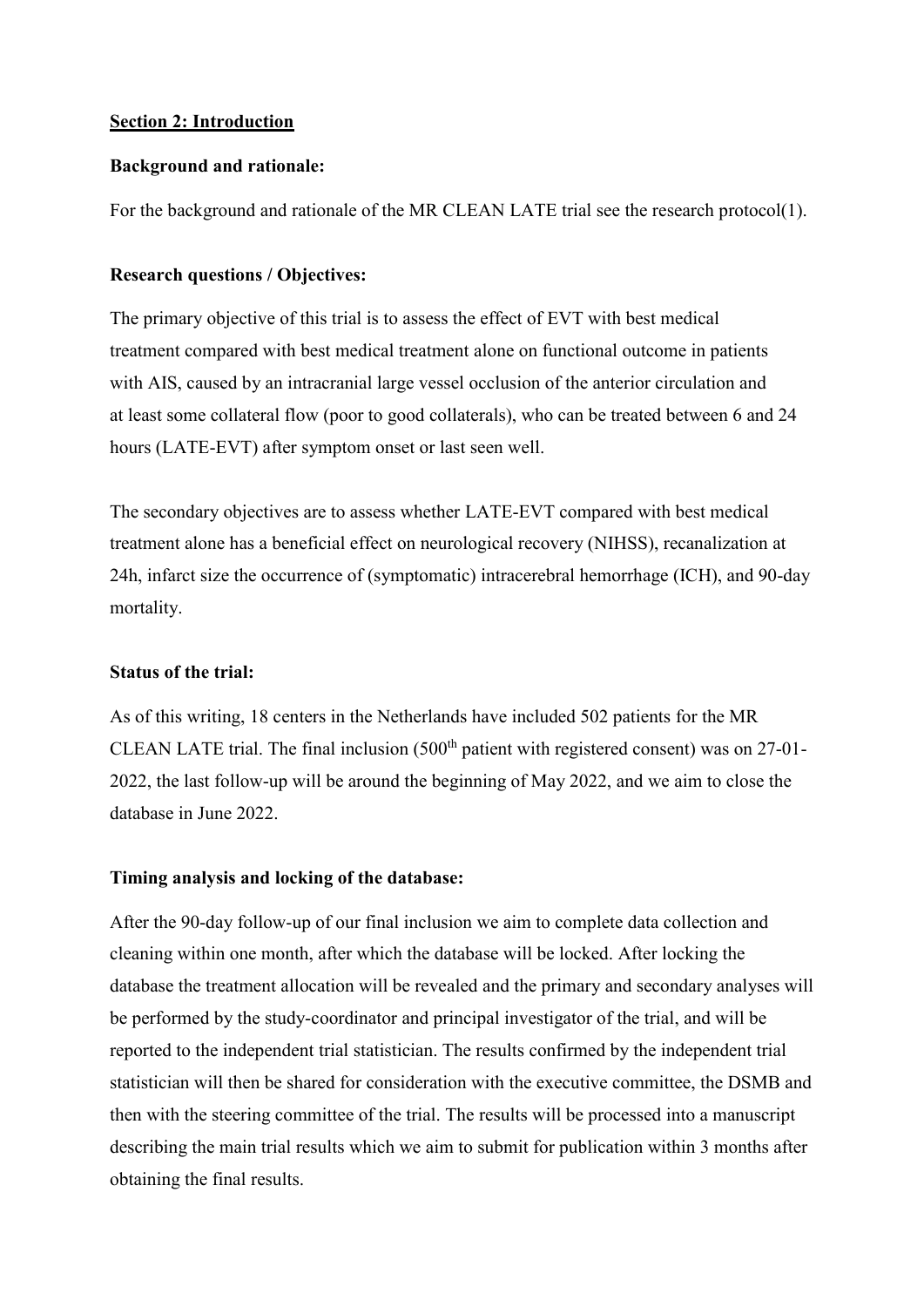#### **Section 3: Study Methods**

#### **Trial design:**

The MR CLEAN LATE (ISRCTN19922220) is a multicenter phase III clinical trial with randomized treatment allocation, open-label treatment, and blinded endpoint evaluation (PROBE design). The intervention contrast is EVT versus no EVT. The treatment is provided in addition to best medical management.

#### **Randomization & blinding:**

The randomization procedure will be computer- and web-based, using permuted blocks (of varying block size, unknown until after closure of the database).

Back-up by telephone will be provided. Randomization is allowed when the occlusion and degree of collaterals has been established by CTA. Randomization will be stratified for center and for inclusion in the active treatment arm of MR ASAP (for details see the research protocol). Inclusion and randomization of patients with poor collaterals will be restricted. After 100 patients with poor collaterals have been included and randomized, we will only allow inclusion of patients with moderate to good collaterals.

It will not be possible to view the treatment allocation before the patient is registered in the study database, nor will it be possible to remove the patient from the study database after treatment assignment has become known. Both patient and treating physician will be aware of the treatment assignment. Information on outcome at three months will be assessed through standardized forms and procedures, by a trained investigator blinded for treatment allocation. Interviews will be recorded. Assessors who are blinded to the treatment allocation will base assessment of outcome on the modified Rankin scale on this information. Results of neuroimaging will also be assessed in a blinded manner. Information concerning treatment allocation is kept separate from the 90-day follow-up outcome database. The steering committee will be kept unaware of the results of interim analyses of efficacy and safety. The trial statistician will combine data on treatment allocation with the clinical

data in order to report to the data monitoring committee (DSMB).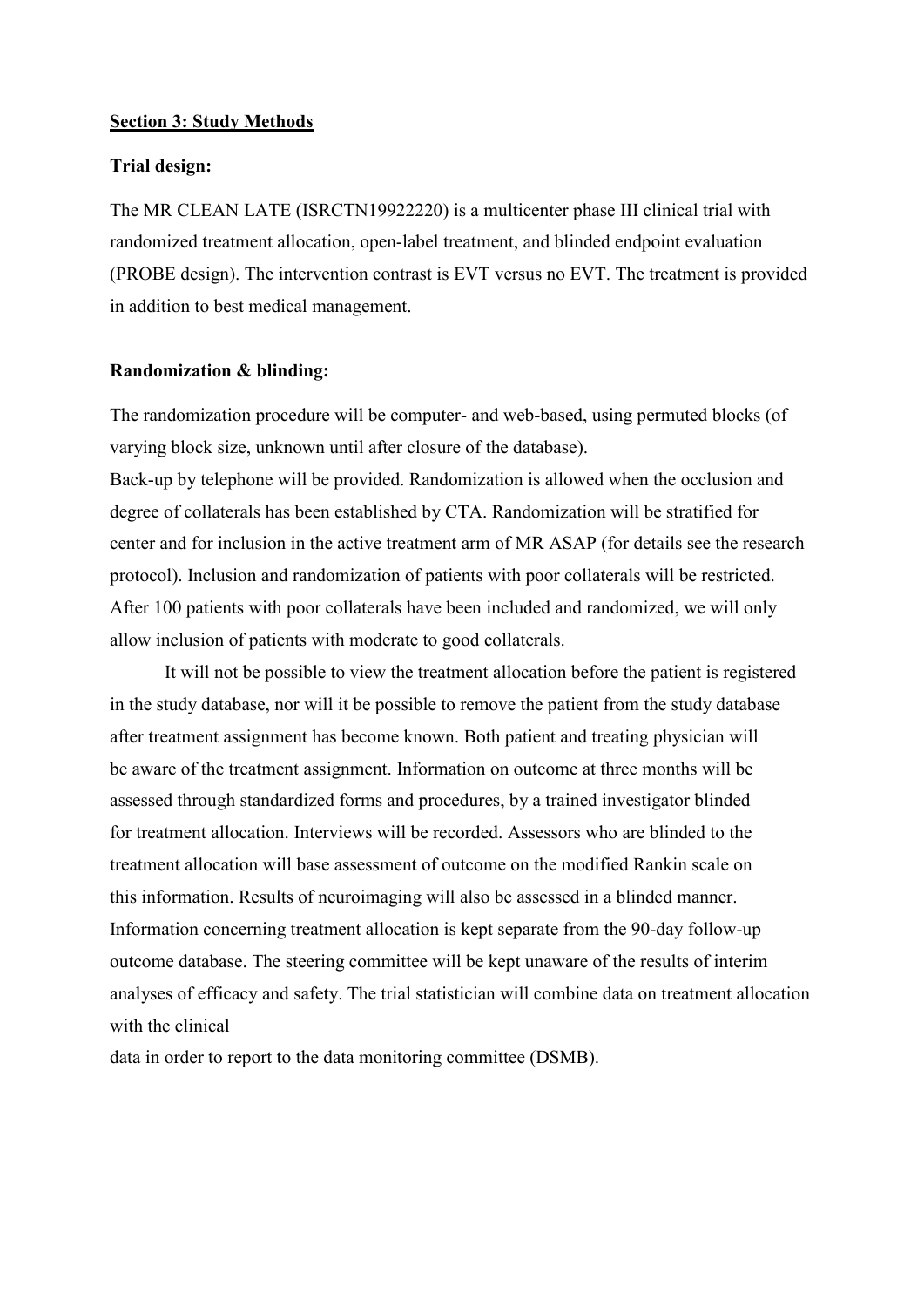#### **Sample size calculation:**

We estimated that a sample size of 500 patients would provide a power of 85% with two sided alpha 0.05, using simulation with 5000 runs per assumed sample in R. For the power calculations we assume the distribution over the 7-point modified Rankin Scale (mRS) in the control group which is similar to the distribution of mRS in the control group of the MR CLEAN trial: mRS 0: 0%; mRS 1: 6%; mRS 2 13%; mRS 3 16%; mRS 4: 30%; mRS 5: 12%; mRS 6: 22%. We assume a favorable effect of treatment with a common odds ratio of 1.52, which would lead to an 7% absolute increase in the proportion of patients with mRS 0-2. The aim is to include 500 patients. In the analysis covariate adjustment will be used, which reduces the required sample size by approximately 25%. In a simulation with 5000 runs we computed the proportion of positive trials, for a given sample size. The corresponding effective sample size was 670, providing 84% power to detect a true treatment effect (two-sided alpa=0.05).

#### **Framework:**

Superiority trial.

### **Interim analysis:**

In order to increase the safety of the intervention, the trial will be monitored by an independent data safety monitoring board (DSMB). The DSMB will be chaired by a neurologist, and include a neuro-interventionist and an independent methodologist/statistician. The DSMB will meet frequently, at least annually or after inclusion of the next 100 patients (whichever comes first), and assess the occurrence of unwanted effects by center and by procedure. During the period of intake to the study, interim analyses of mortality and of any other information that is available on major endpoints (including serious adverse events believed to be due to treatment) will be supplied, in strict confidence, to the chairman of the DSMB, along with any other analyses that the Board may request. In the light of these analyses, DSMB will advise the chairman of the Steering Committee if, in their view, the randomized comparisons in the trial have provided both (i) "proof beyond reasonable doubt" that for all, or for some specific types of patients, one particular treatment is clearly indicated or clearly contraindicated in terms of a net difference in outcome, and (ii) evidence that might reasonably be expected to influence materially patient management. Appropriate criteria of proof beyond reasonable doubt cannot be specified precisely, but a difference of at least 3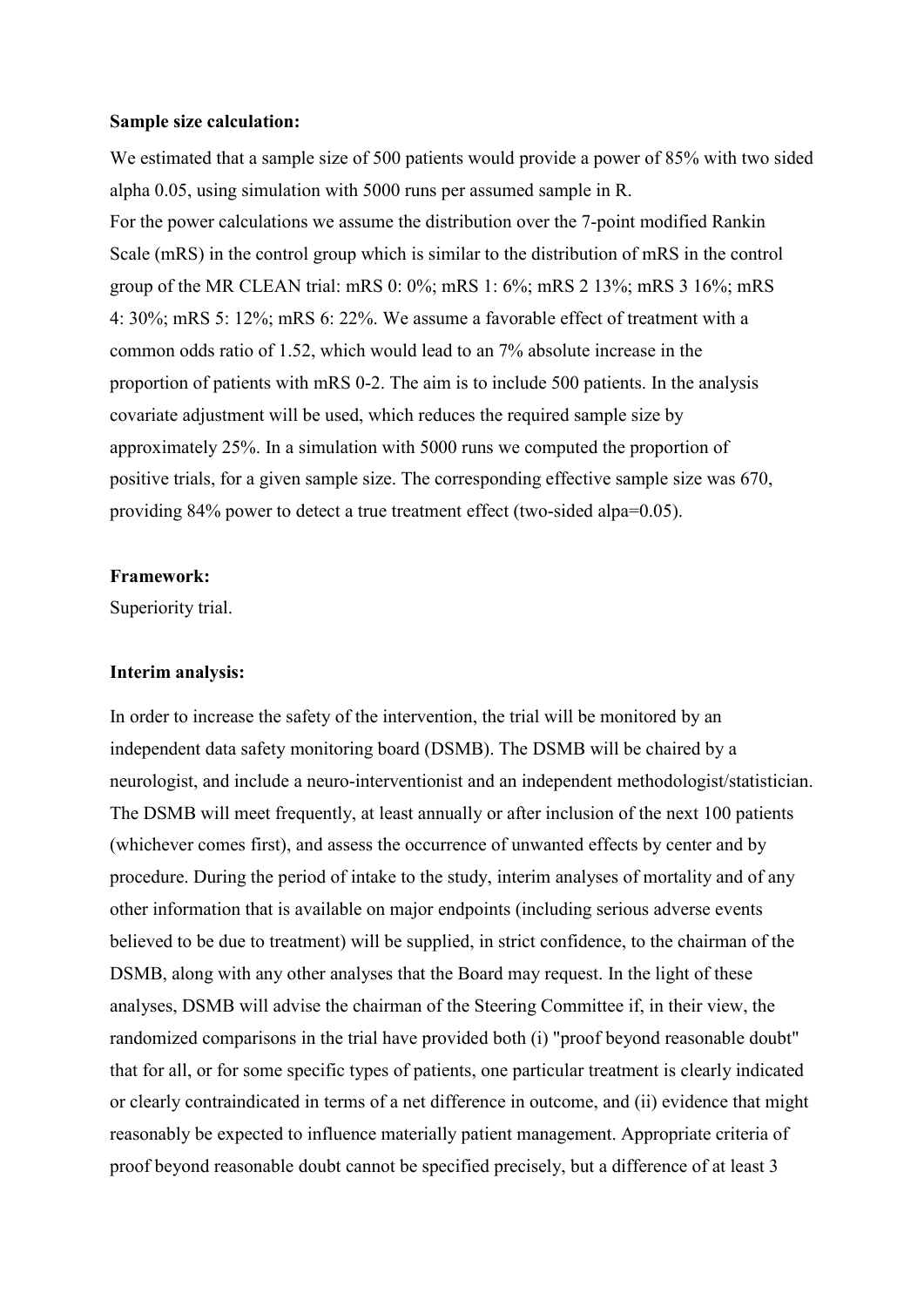standard deviations in an interim analysis of a major endpoint may be needed to justify halting, or modifying, the study prematurely. This criterion has the practical advantage that the number of interim analyses is of little importance. No futility criterion will be applied.

# **Section 4: Trial population**

## **Inclusion criteria:**

In order to be eligible to participate in this study, a subject must meet all of the following criteria:

- Clinical diagnosis of Acute Ischemic Stroke, caused by proximal intracranial anterior circulation occlusion (distal intracranial carotid artery or middle (M1/M2)) cerebral artery confirmed by neuro-imaging (CTA or MRA), and presence of poor\*, moderate or good collateral flow as shown by neuroimaging (CTA)
- CT or MRI ruling out intracranial hemorrhage,
- Start of IA treatment (groin puncture) possible between 6 and 24 hours after symptom onset or last seen well < 24 hours including wake-up strokes,
- A score of at least 2 on the NIH Stroke Scale
- Age of 18 years or older
- Written informed consent (deferred).

\* Inclusion and randomization will be restricted to patients with moderate or good collaterals when 100 patients with poor collaterals have been included in the study.

# **Exclusion criteria:**

A potential subject who meets any of the following criteria will be excluded from

participation in this study:

- Distal intracranial carotid artery occlusion/M1 occlusion, NIHSS ≥10, infarct

core ≤25ml and a mismatch ratio total ischemic volume/ infarct core ≥2

(patient is eligible for direct EVT treatment, based on DAWN/DEFUSE 3

patient profile)

- Pre-stroke disability which interferes with the assessment of functional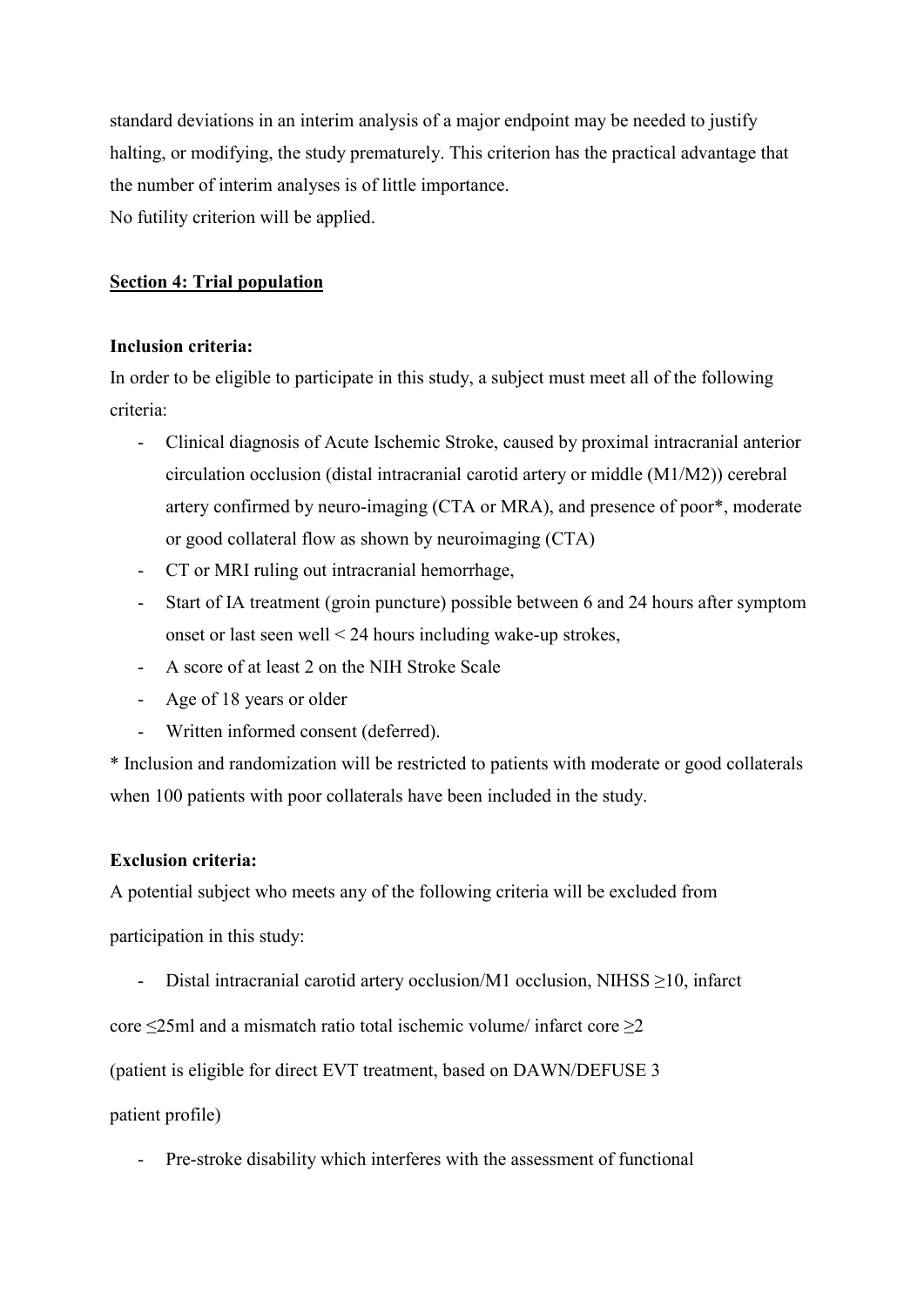outcome at 90 days, i.e. mRS >2

- Cerebral infarction in the previous 6 weeks with residual neurological deficit or signs of large recent infarction on neuroimaging in the territory of the middle cerebral artery
- Clinical evidence of hemorrhagic diathesis, confirmed by an INR  $> 3$  and/or a platelet count < 40 x 109/L and/or an APTT > 50 sec. (In case there is no clinical indication to test for hemorrhagic diathesis, it may be assumed that the INR, APTT and platelet count are within these limits).
- Clearly demarcated hypodensity in  $>1/3$  of the middle cerebral artery territory, consistent with current symptoms
- Participation in medical or surgical intervention trials other than current (or MR ASAP and ARTEMIS)

# **Outcomes:**

## Primary outcome:

- Score on the modified Rankin Scale at 90 days (+/- 14 days)

# Secondary outcomes:

- Recanalization rate at 24 hours after randomization, assessed with NCCT/CTA or MRI
- Score on the NIHSS at 24 hours and 5-7 days after randomization, or at discharge
- Final infarct volume on NCCT at 5-7 days or 24-48h MRI. Final infarct volume will be assessed with the use of an automated, validated algorithm. Infarct size at day 5-7 will be compared with plain CT and perfusion CT or MRI results (if available) at baseline
- Dichotomized mRS of 0-1 vs. 2-6 at 90 days  $(\pm 14$  days)
- Dichotomized mRS of 0-2 vs. 3-6 at 90 days  $(\pm 14 \text{ days})$
- Dichotomized mRS of 0-3 vs. 4-6 at 90 days  $(\pm 14 \text{ days})$
- Death at 90 days  $(\pm 14 \text{ days})$
- Score on the Barthel index and EQ5D-5L at 90 days  $(\pm 14 \text{ days})$

# Safety endpoints:

- Hemorrhages according to the ECASS radiological classification
- sICH scored according to the Heidelberg criteria
- Embolization in new territory on angiography during EVT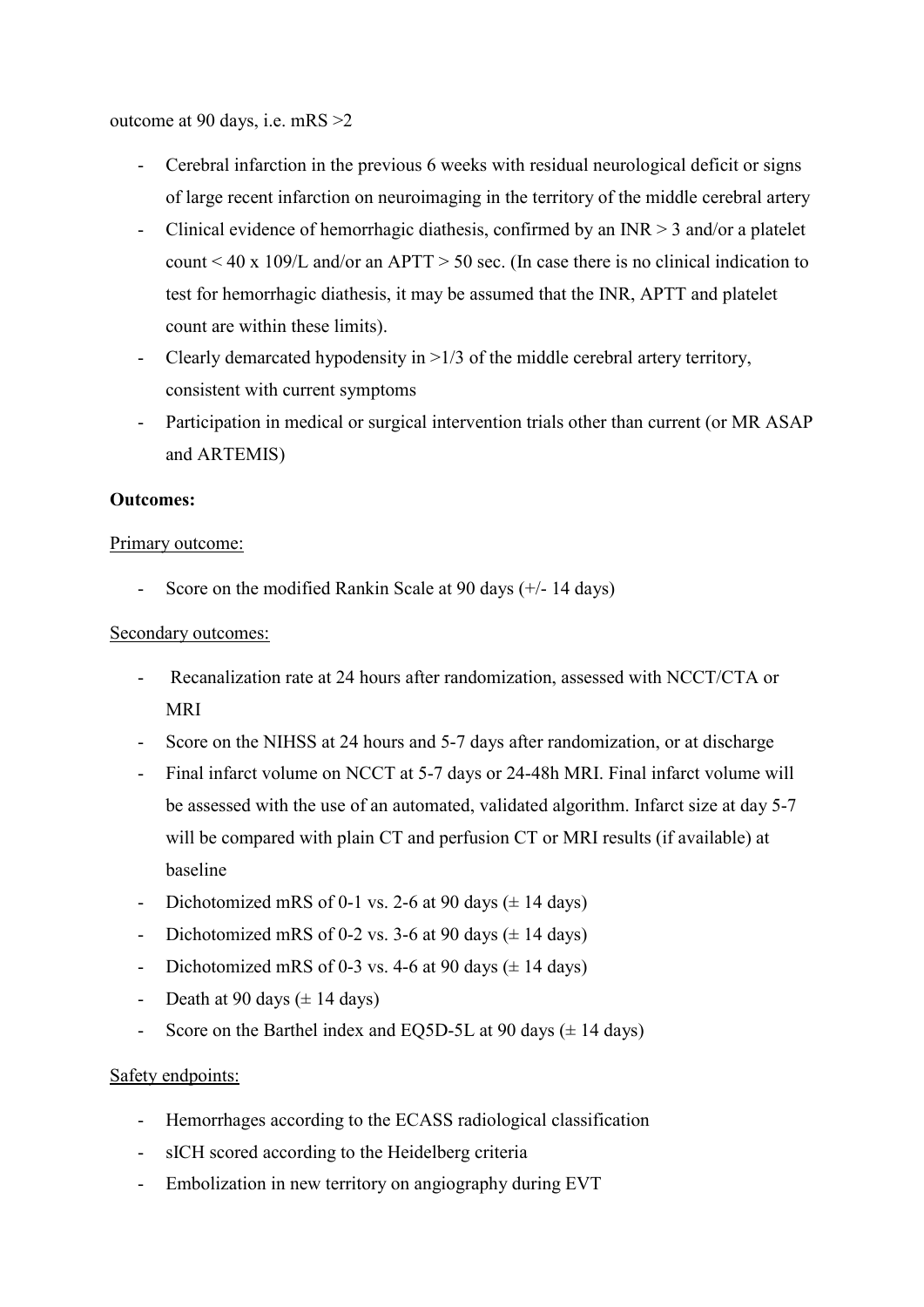- Occurrence of aneurysm spurium
- Occurrence of groin hematoma
- Infarction in new territory at 1 week
- All-cause mortality at 90 days

#### **Section 4: Statistical Principles & Analysis**

For all descriptive analyses, we will use crude (non-imputed) data. Imputed data will be used for all regression analyses. 95% confidence intervals will be reported to express statistical uncertainty. All analysis will be performed according to the intention-to-treat principle.

For continuous outcome measures, log transformation will be used if necessary, to correct for non-normally distributed data. In case this does not resolve the normality issues we will resort to categorization of the variable. In our analyses, we will handle the NIHSS score, ASPECTS and collateral grades as continuous variables.

#### **Missing data and death:**

Proportions of missing values will be made insightful and all missing data will be imputed using multiple imputation. The data set will include calculated/sum scores for certain variables, as well as their sub-items.

For subjects with unassessed NIHSS scores due to death at the time of assessment, we will assign the worst score (i.e. 42)(2, 3), for comatose patients the maximum score is 39(4). For patients that have a score above 39, but who are not deceased at the time of assessment we will set their scores to the maximum of 39. We will assign the value "0" to unassessed EQ-5D-5L and/or Barthel scores that are missing due to death at the time of assessment. These scores will be used in all analyses.

#### **Primary effect analysis:**

A direct comparison between the two trial arms will be made concerning the score on the mRS at 90 days after randomization. The primary effect parameter will be the common odds ratio, estimated with ordinal logistic regression, which represents the shift towards better outcome on the full distribution of modified Rankin scale at 3 months. The estimate will be adjusted for the prognostic variables: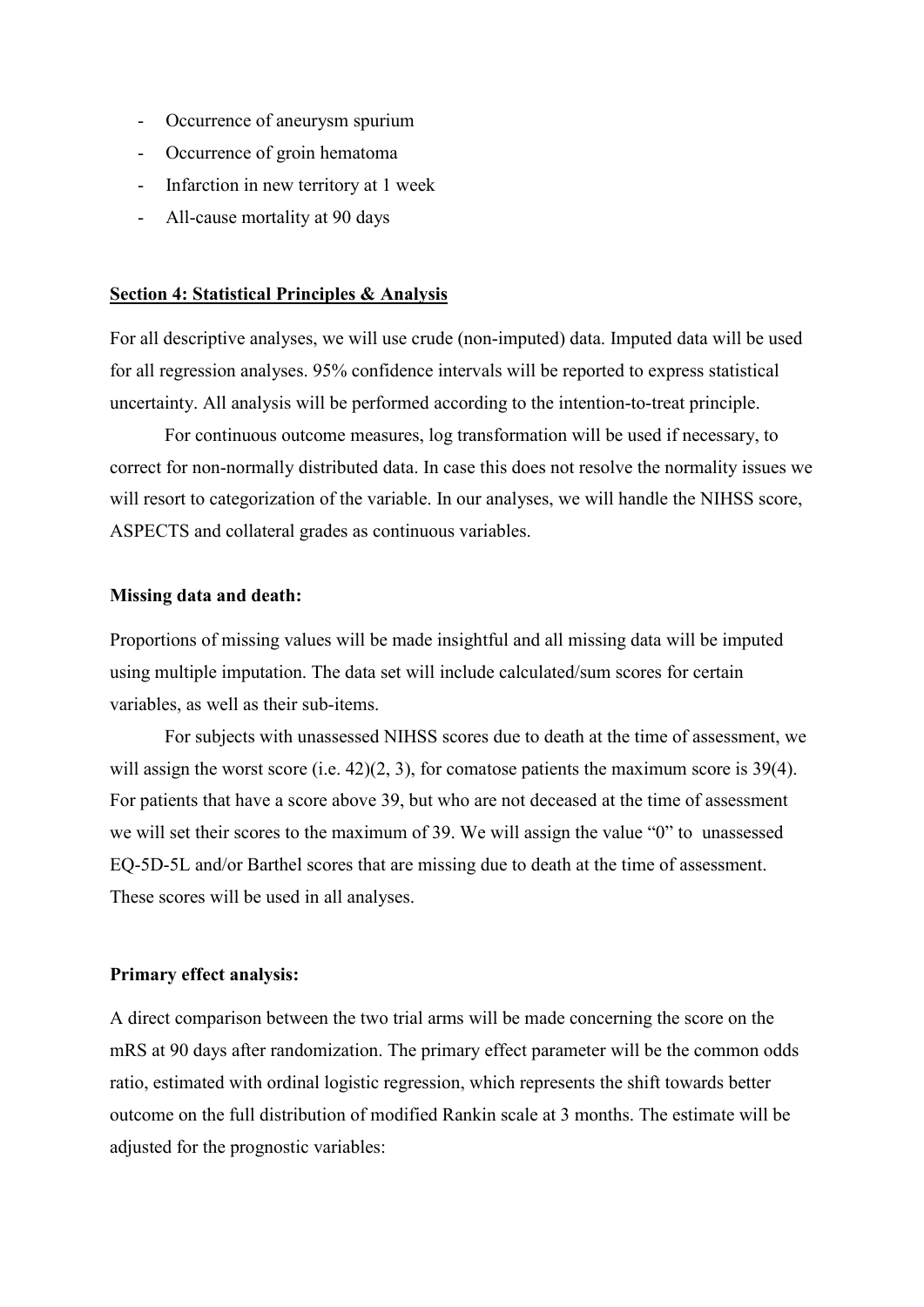age, pre-stroke mRS, time from onset/last seen well to randomization, baseline stroke severity (NIHSS), collaterals, and unwitnessed stroke.

Adjusted estimates with corresponding 95% confidence intervals will be reported.

## **Primary effect analysis in subgroups:**

The effect of intervention on the modified Rankin Scale will be analyzed in subgroups determined by the following variables:

- Tertiles of age
- Sex  $(m/f)$
- Tertiles of (systolic) blood pressure at baseline
- Tertiles of NIHSS at baseline
- Tertiles of time from onset of symptoms/last seen well to randomization
- Tertiles of time from time first noticed symptoms to randomization
- Diabetes mellitus  $(y/n)$
- Atrial fibrillation  $(y/n)$
- Extracranial carotid obstruction  $(v/n)$
- Occlusion location (ICA, ICA-T, M1, M2/3)ASPECTS (0-4, 5-7, 8-10)
- Collaterals (none, poor, moderate, good)
- Unwitnessed stroke (y/n)
- Intravenous alteplase received  $(y/n)$

The abovementioned pre-defined subgroup analyses will be performed by testing for interaction between these characteristics and treatment allocation. In the interest of statistical power, for subgroups that are based on a continuous variable, the continuous variable will be used in the statistical analysis of the interaction with treatment (i.e. the whole range of age instead of the categorized variable). Statistical significance is defined as  $p<0.05$ .

# **Secondary outcome analysis:**

Secondary outcomes will be analyzed using linear, logistic, or ordinal regression analyses as appropriate, and we will report beta coefficients, odds ratios, and common odds ratios with their 95% confidence intervals respectively. Adjusted results will be reported. We will use the same adjustment variables to analyze the secondary outcomes as we will use for the primary outcome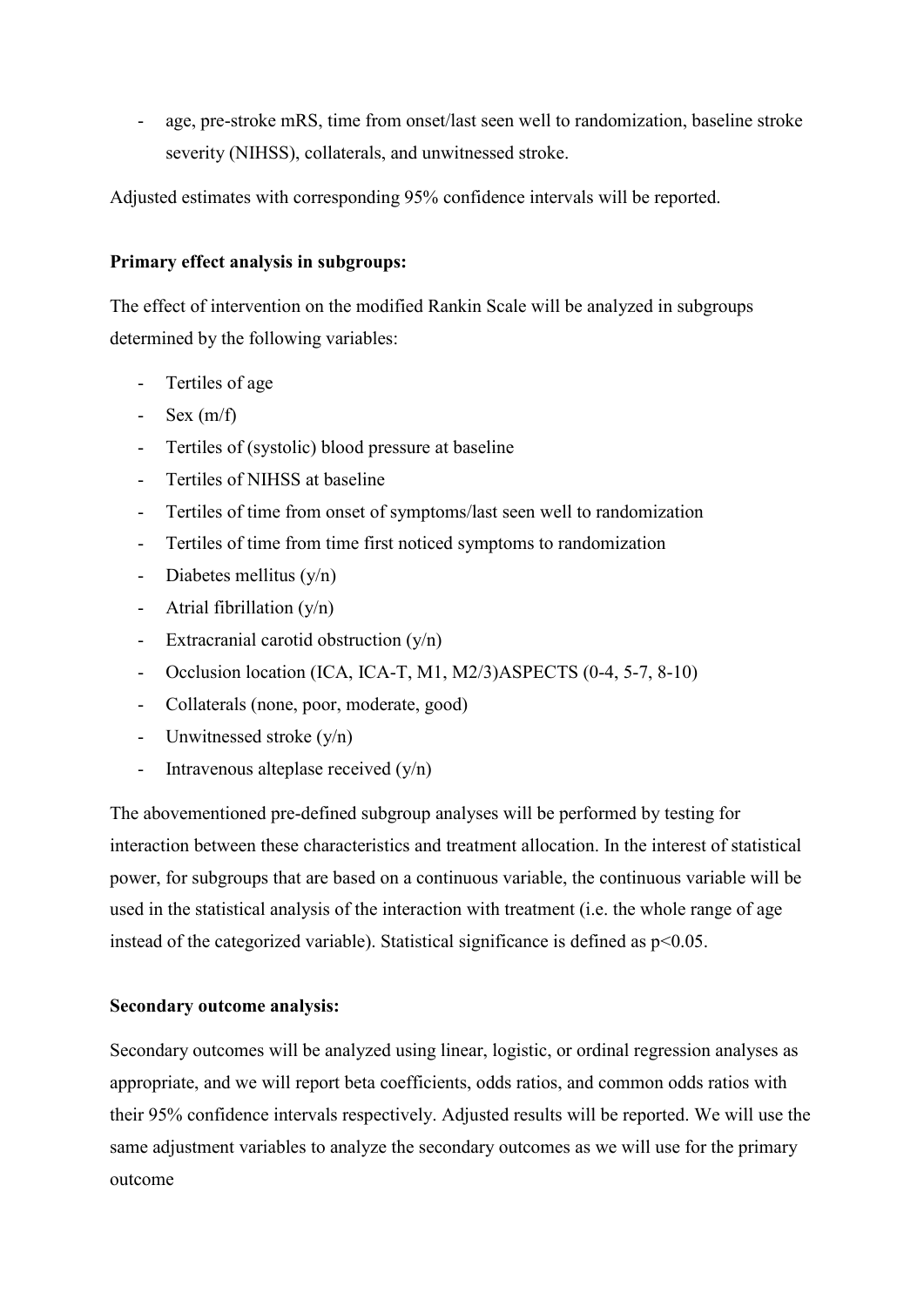### **Safety cohort analysis:**

Safety outcomes are in-hospital mortality and occurrence of in-hospital symptomatic ICH (sICH). These outcomes will be analyzed with unadjusted logistic regression according to the intention-to-treat principle, in the safety cohort.

## **Additional analysis:**

## As-treated analyses:

In addition to the intention-to-treat- analyses we will also perform an as-treated analysis for our primary, secondary, and safety outcomes.

## The as-treated population:

- Intervention group as treated analysis:
	- o All subjects allocated to the intervention group, who actually underwent groin puncture in order to receive EVT
	- o All subjects allocated to the control group, who did eventually undergo groin puncture in order to receive EVT (i.e. cross-overs).
- Control group as treated analysis:
	- o All subjects allocated to the control group, who did not undergo groin puncture in order to receive EVT
	- o All subjects allocated to the intervention group, who did eventually not undergo groin puncture to receive EVT (i.e. cross-overs).